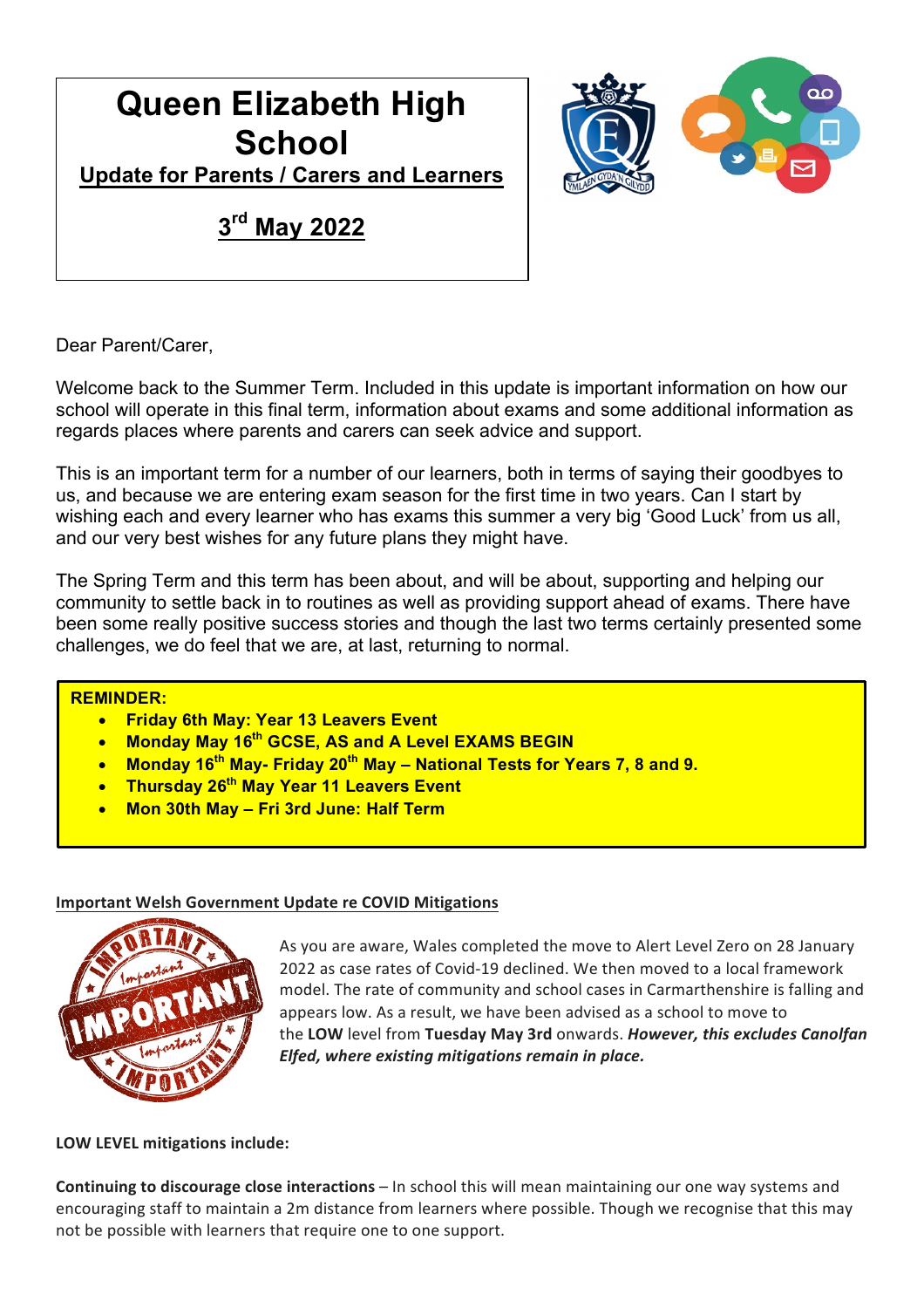**Face coverings will not routinely be recommended**, but may be worn by secondary aged learners anywhere on the school site should they wish to do so. Face covering are also not routinely recommended for staff and visitors anywhere on the school site, though should they wish to wear them, they may do so. However, *face coverings continue to be recommended on school transport*.

# **However, all staff, students, parents and carers are still urged to follow these core measures:**

- All staff and learners should follow the Welsh Government guidance for self-isolation.
- Staff and learners should not attend school if they have any COVID-19 symptoms. If a staff member or learner becomes symptomatic they should get a test as soon as possible, and should self-isolate until the outcome of the test.
- Regular handwashing, and respiratory etiquette (Catch it, Bin it, Kill it) are key interventions to prevent spread and manage cases, incidents & outbreaks.
- Adequate ventilation by opening windows or adjusting ventilation systems is still important. Carbon dioxide monitors are in place in most classrooms.

# **Welsh Government Announcement 3rd May 2022**

Today the Welsh government made further announcements regarding Covid in Wales. Included in that announcement was the following information:



Llywodraeth Cymru Welsh Government

"…COVID-19 has not gone away and will remain with us globally. For this reason, it remains important for schools and settings to consider what they can do to reduce the spread of the virus, and protect their learners and staff, including any additional protections for those who are more vulnerable, including the immunosuppressed or those who live with someone who is vulnerable. By continuing to implement public health control measures, Local Authorities, schools and settings will help keep the spread of the virus low, improve public and staff confidence and minimise the potential of further disruption.

With increasing numbers of people vaccinated and everyone's continued efforts, coronavirus specific legal requirements no longer apply. The risks from coronavirus should now be considered in the same context as other communicable diseases risks (for example flu and norovirus).

With this in mind, we have been consulting with key stakeholders and delivery partners on revised public health advice for schools and settings…… I hope to be in a position to publish and share this guidance with you by the end of this week with a view to it replacing the Local COVID-19 infection control decision framework for schools from 09 May 2022 onwards. The key principle however, will continue to be on a robust assessment of risks and commiserate mitigation measures in tune with local circumstances and needs, whilst considering the balance of harms of any measures."

# **Pupil Behaviour, Well-being and Support for Parents & Carers**

A letter was sent out to all parents before Easter outlining some of the significant challenges that have been posed for all schools in Carmarthenshire, and indeed nationally, since our return from lockdown. The letter was also picked up by the BBC and local news outlets.

This has indeed been a challenging time, but I would also like to reiterate that the majority of our pupils and students are fantastic and make a very positive contribution to our school. We continue to value the support of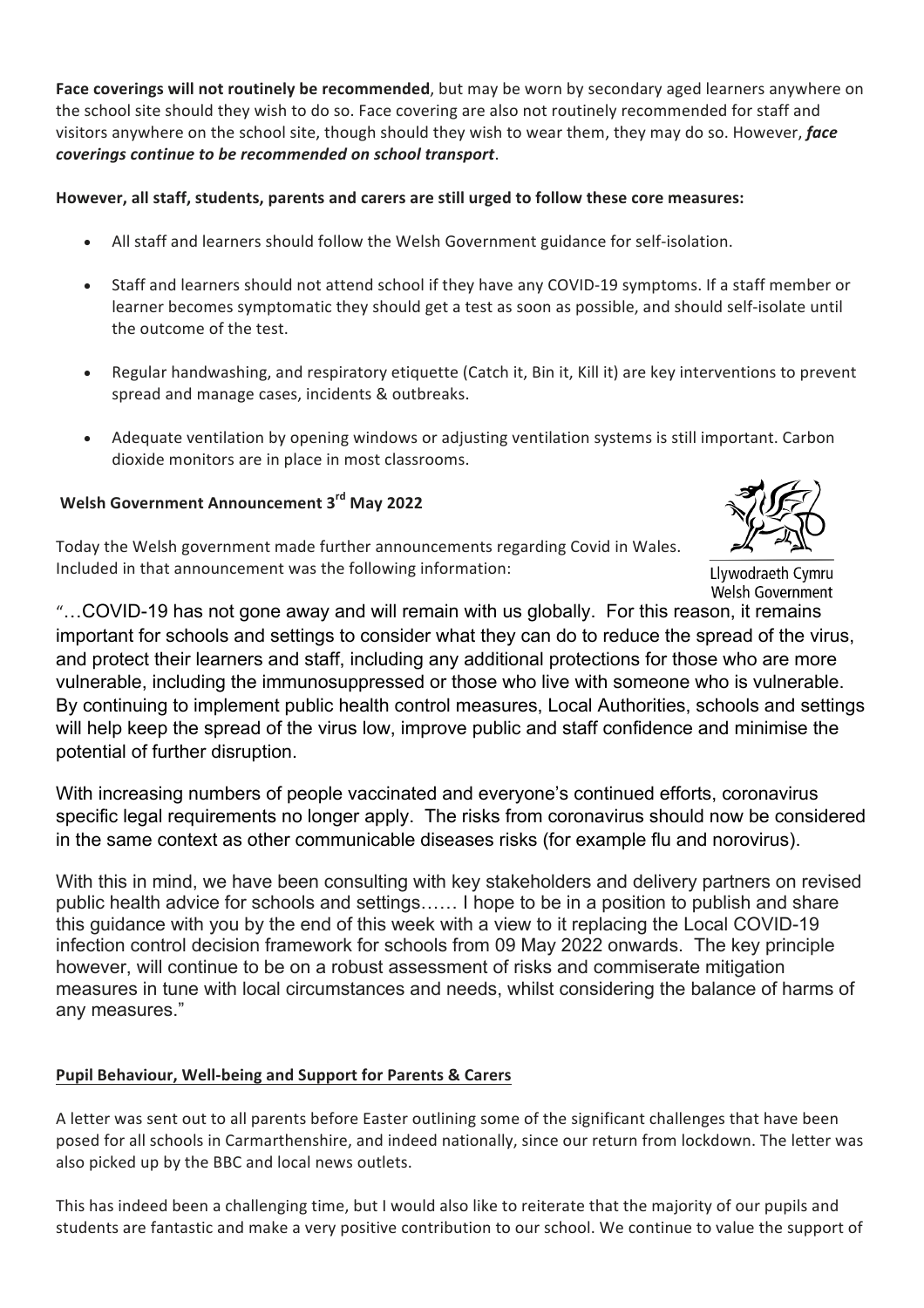all our parents and carers and recognise that the challenges we sometimes face in school can also, on occasions, be faced at home. In this context we have created a series of links to helpful sites that parents can access. They are listed below, but can also be found on the school website. As always, if parents are in need of advice or help then please contact us.

Useful links:

# How to deal with challenging behaviour in children

https://www.nhs.uk/conditions/social-care-and-support-guide/caring-for-children-and-young-people/how-to-dealwith-challenging-behaviour-in-children/

# **NSPCC Home or Out Alone Guide**

**https://learning.nspcc.org.uk/research-resources/leaflets/home-or-out-alone-guide**

**NSPCC Support for Parents** 

**https://www.nspcc.org.uk/keeping-children-safe/support-for-parents/**

**Positive Parenting**

**https://learning.nspcc.org.uk/research-resources/leaflets/positive-parenting**

**NSPCC – Parents' Leaflets**

**https://learning.nspcc.org.uk/research-resources/leaflets/parent-leaflets**

**School Beat – Report & Support** 

**https://learning.nspcc.org.uk/research-resources/leaflets/parent-leaflets**

**School Beat – Report & Support Directory** 

**https://schoolbeat.cymru/uploads/media/2801-20\_Support\_and\_Report\_Directory.pdf**

# **Exams – Study Skills, Revision Resources and Relaxation Techniques**

The exam season is fast approaching. This can be a challenging time for parents/carers and pupils and students. Please find below a series of links to resources, techniques and strategies that parents and carers might find useful in supporting in supporting your child. Even more information can be found on our website, including some very useful videos:

A Level and A/S Level - http://www.qehs.carms.sch.uk/sixth-form/vespa/

KS3 and KS4 - http://www.qehs.carms.sch.uk/student-information/revision-guidance/

**Study Skills & Revision Resources**

**Successatschool – Revision and Study Tips**

**https://successatschool.org/advicedetails/552/The-Best-Revision-Tips-and-Techniques-for-Exams**

**WJEC**

**https://www.wjec.co.uk/**

**WJEC Past Papers & Mark Schemes**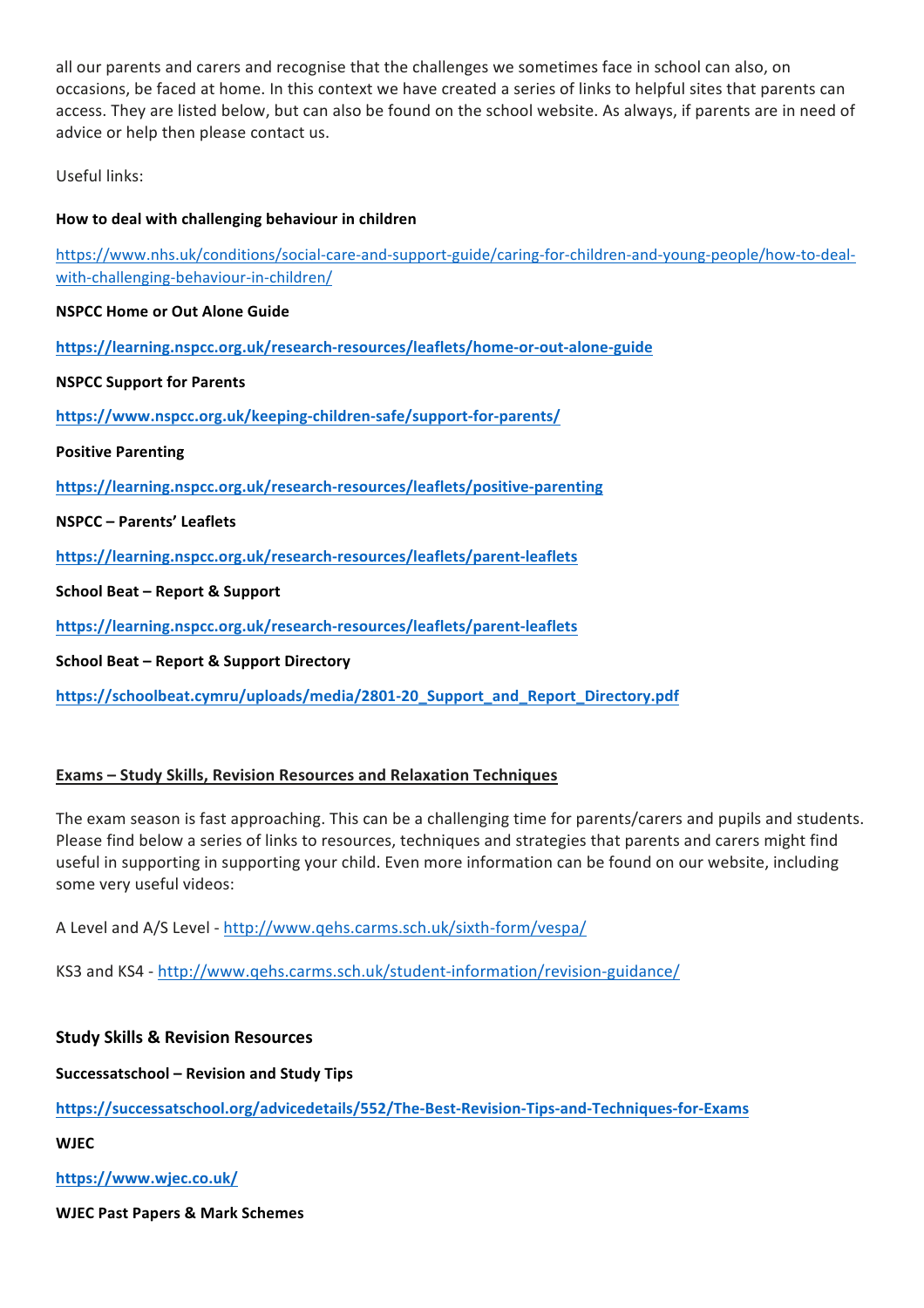#### **https://www.wjec.co.uk/home/past-papers/**

# **Blended Learning Modules, Knowledge Organisers, and Exam Walk Throughs**

**https://educationalresources.wjec.co.uk/en/**

**WJEC Digital Educational Resources https://resources.wjec.co.uk/ BBC Bitesize – KS3 & KS4 https://www.bbc.co.uk/bitesize Mathskitchen**

**https://www.mathskitchen.com/home**

**Coping with Exams - Managing Stress & Relaxation Techniques** 

**Exams & Revision – Managing Stress & Relaxation Techniques**

**https://www.bhasvic.ac.uk/media/pdf/stress-revision-pack-251.pdf**

Young Minds – Coping with Exam Stress

**https://www.youngminds.org.uk/young-person/coping-with-life/exam-stress/**

#### **Other Important information**

#### **School Trips**

We are now in a position to be running school trips once again. The current trips on offer have been included in a brochure, Details of which can be found on our school website:

#### http://www.qehs.carms.sch.uk/media/vbrljs02/trip-brochure-2022-23website-copy.pdf

Places will be allocated on a first come, first serve basis. However, we hope to in a position to be running such trips on an annual basis in future.

#### **School Uniform**

As we start to look forward to improved weather and the relaxations in mitigations around Covid restrictions we have the opportunity as a school to return to some of our usual practices. This means a move back to full school uniforms. Moving forwards pupils will be expected to remove all outer wear clothing on entry to the school building and in classrooms. PE kit can be worn on days that pupils have PE up until Half Term, when changing rooms will re-open.

As our **changing rooms re-open after Half Term** there is an expectation that pupils will change for PE in school, therefore arriving in school in full school uniform.